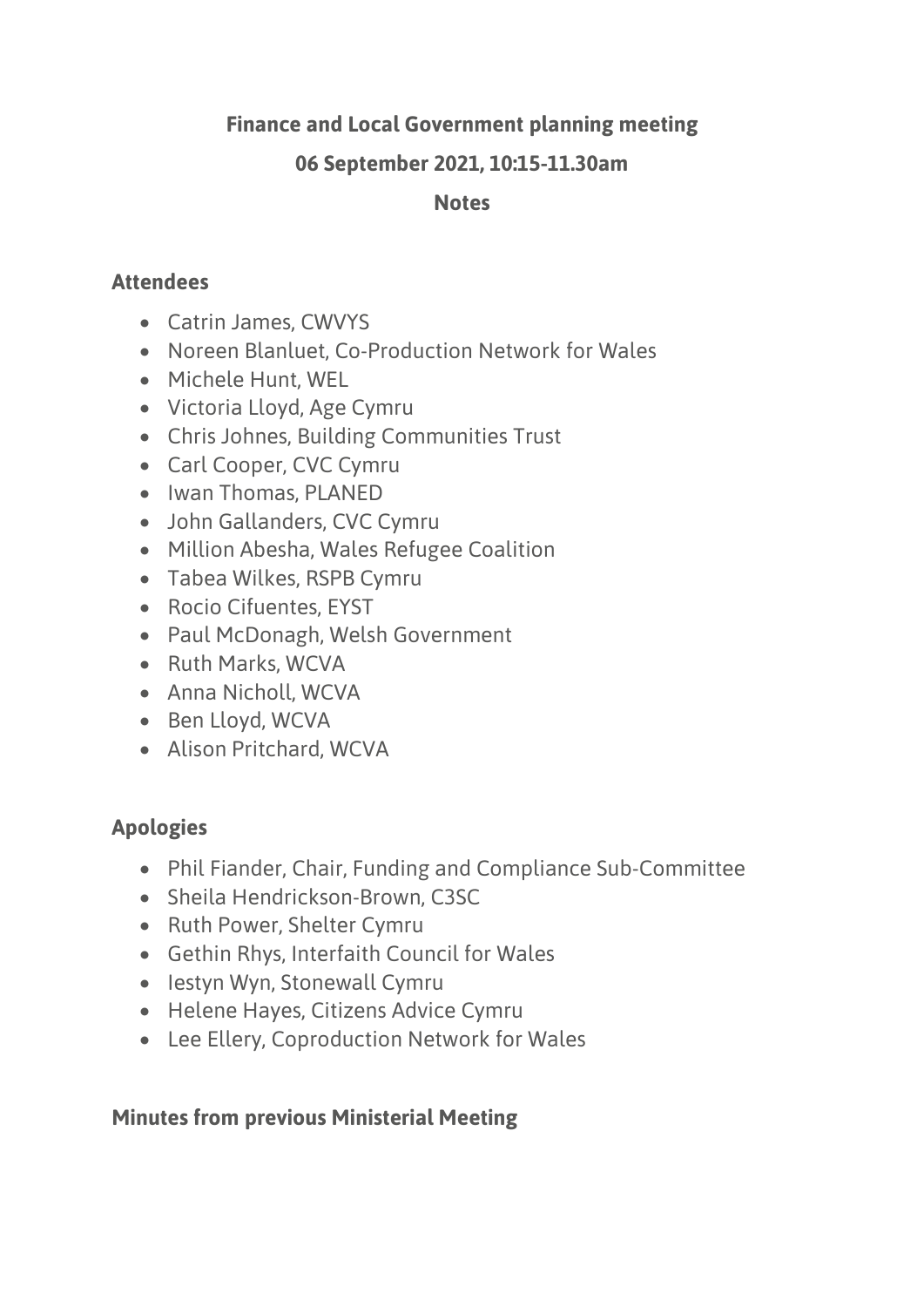Noted the positive developments on some of the key issues the sector had been working on, such as carbon budgeting and gender budgeting.

BL noted that WCVA has been meeting the Third Sector Unit in Welsh Government and it had been agreed to focus on meeting outcomes and keep planning meetings on a regular basis but not attached to specific Ministerial meeting dates to make the best use of time. The sector can also request to meet with officials.

Some members expressed concern about the erosion of time that Ministers allocated to meetings but BL noted that times allocated varied by Minister but there was a need to be clear about the purpose of the meetings and the outcomes expected. These were changes that were noted in the Joint Improvement Plan agreed with Welsh Government officials.

# **Discussion re agenda item for the next meeting with the Minister**

PM noted that there is a standing item on each agenda re the Funding & Compliance Sub Committee at the request of the Minister.

Discussion on topics included:

**Funding & Compliance Sub Committee** – next meeting 14 September, need for further consultation from broader sector. Notes from the meeting to be circulated to the Finance & LG Planning Group members.

# *Phil Fiander to lead update*

**Budget** – the next meeting is 14 October to allow members time to influence. Opportunity for the Minister to update the sector.

Members will also ask key points linked to the budget:

- How is nature being accounted for in the budget in light of the nature emergency? (*Michele Hunt)*
- How are Welsh Government strategies linked to equalities reflected in the budget (e.g., Race Equality Action Plan, Wales Nation of Sanctuary & LGBTQ+)? (*Rocio Cifuentes*)

PM noted that many decisions would be for individual Ministers within their portfolios, and they would inform the Finance & LG Minister. Groups of officials do form working parties to discuss impacts of cross portfolio issues and then Cabinet decide on funding for the work. Updates from the Minister who will admit there will be challenges to the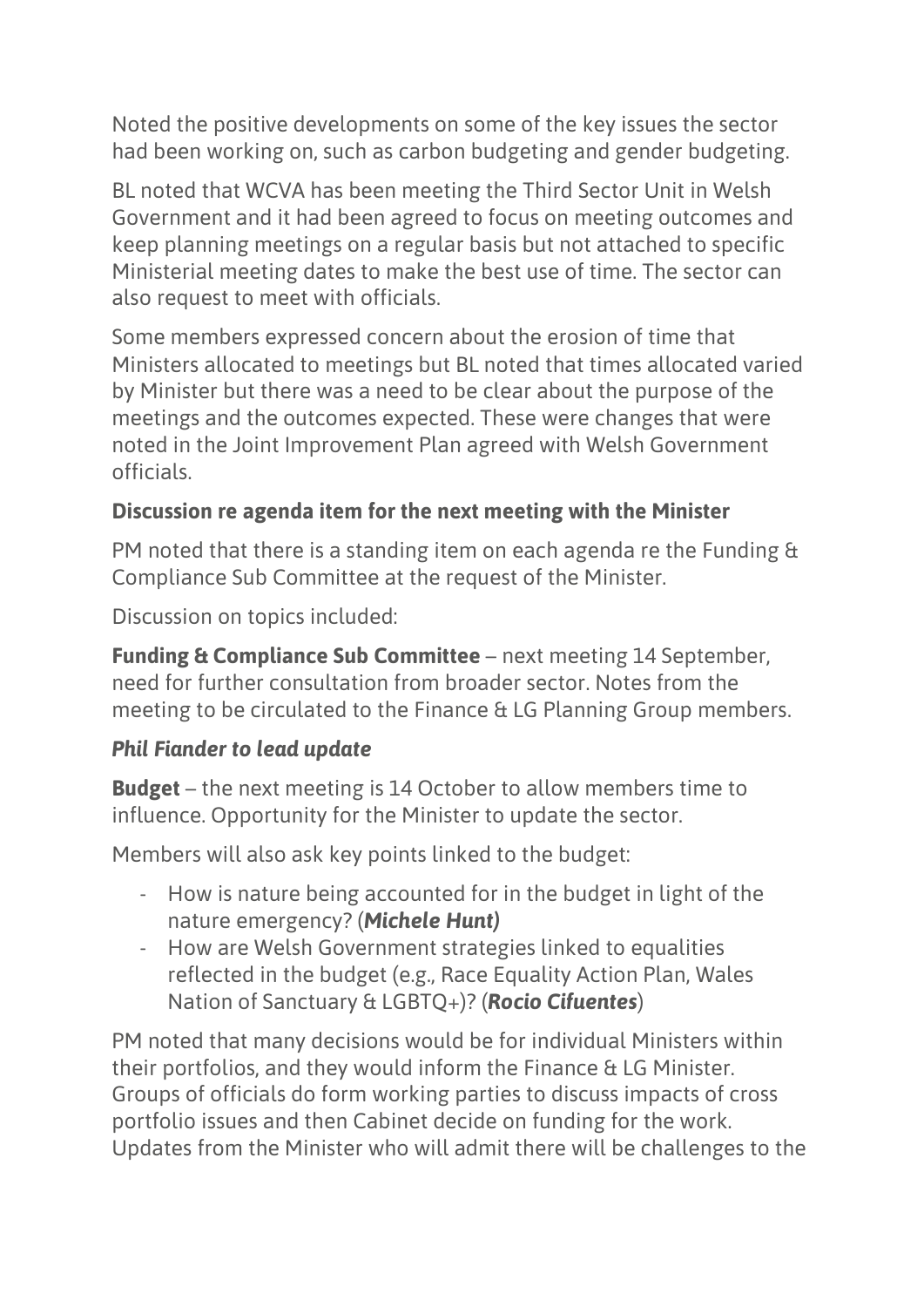budget. Potential for informal session to brief sector networks on budget process.

**Grants Centre for Excellence** - plan to introduce longer term funding agreements. Welsh Government doesn't have long term funding arrangements from the UK.

Members welcomed plans in principle. The sector has been calling for this.

However, members flagged need to manage danger of unintended consequences in its delivery. For example, who benefits from longer funding terms? WG should also address short term funding calls – difficulty in creating partnerships with limited time. Concerns about monitoring systems & the need for more robust monitoring if longer term funding. Need funding to empower individuals and for communities to have confidence in the people delivering, need continuity to avoid losing skills

Concerns that the vast majority of the sector have no direct relationship with funding from Welsh Government – more influenced by LAs & LHBs. Need for Welsh Government to use its influence to encourage others to follow the principles of the Funding Code of Practice. Also, role of Town & Community Councils.

**Relationships with Local Government** –PM noted that the Minister is from a voluntary sector background but is new to issues around Local Government so would be good to raise issues at the meeting.

Relationships with local government are an important part of the TSPC Recovery Plan report. Third Sector Unit officials are establishing a working group to progress this.

Main is for local government officials to be part of this group. This should help ensure Welsh Government officials are able to collaborate internally, voluntary sector organisations have one route for engagement. It should also support co-ordination with WLGA and local authorities.

We propose that this working group reports back jointly to Jane Hutt and Rebecca Evans.

The meeting will also be an opportunity to show good examples of what is happening on the ground (WCVA can lead).